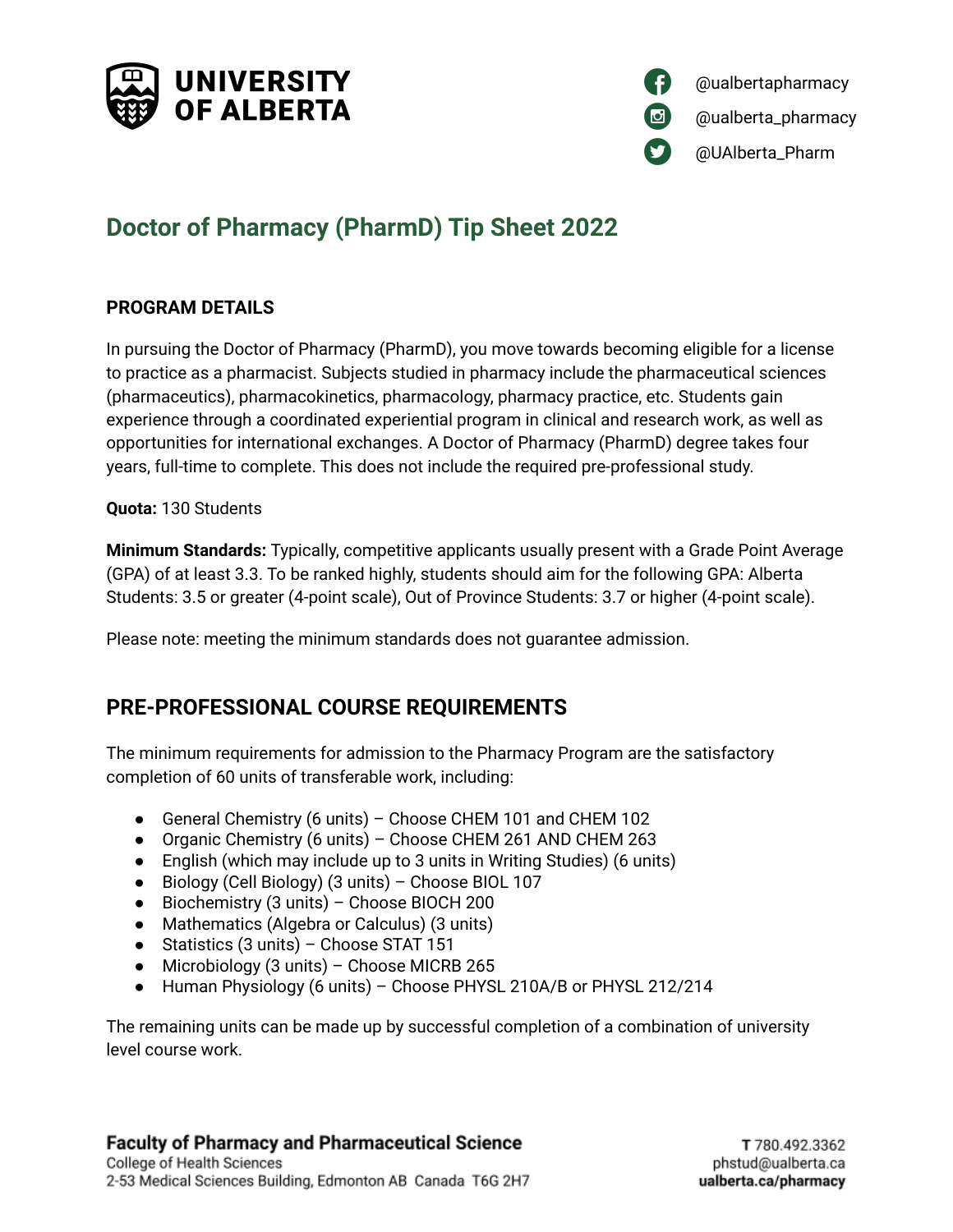

# **ADDITIONAL REQUIREMENTS**

Please visit our [website](https://www.ualberta.ca/pharmacy/programs/pharmd-doctor-of-pharmacy/admission-requirements.html) for the forms outlined in points 1, 2, and 3.

- 1. The "Letter of Intent", which will be included in your application portal once you apply, provides an opportunity for you to convey career goals, knowledge of the profession, employment or volunteer experience, and other personal attributes.
- 2. Students are required to speak with a practicing pharmacist that you have no conflict of interest with (e.g. familial connections) to find out first-hand about the profession. Please have the pharmacist fill out the Pharmacist [Consultation](https://www.ualberta.ca/pharmacy/media-library/programs/documents/pharmd/pharmacist-consultation-form-updated-2019.pdf) form that you will be able to download and upload to your application portal once you apply.
- 3. The Faculty of Pharmacy and Pharmaceutical Sciences at the University of Alberta must ensure its students provide safe and effective health care for patients and to acceptably meet all essential skills and abilities as described in the [Essential](https://pubsecure.lucidpress.com/PHessentialskills/#kDXU0y0swYzB) Skills and Abilities for Entry to Practice PharmD Program document that is included in the application. After review of this document, students must acknowledge the responsibilities by way of this mandatory student declaration in the application portal.
- 4. Interview A web-based interview is required as part of the admission process.
- 5. Some students are required to meet the spoken English requirement (see the [University](https://www.ualberta.ca/admissions/undergraduate/admission/admission-requirements/language-requirements/index.html?) of Alberta Calendar - English Language [Proficiency\)](https://www.ualberta.ca/admissions/undergraduate/admission/admission-requirements/language-requirements/index.html?). This will be added to your checklist if it applies to you.
- 6. It is your responsibility to ensure that Course Descriptions are provided for any post secondary coursework completed outside of Canada. The course descriptions checklist can be found [HERE.](https://docs.google.com/document/d/1lsmF79tFF9PScGIOdS1jHCJGnQGAcaeIhQpHiSFM2sI/edit?usp=sharing)

#### **Selection Process**

Students are ranked based on a combination of the following:

- Overall GPA-- calculated using your most recent two years of full course load (defined as at least 18 units or more during Fall/Winter only). This applies to students applying after more than two years of study. However, students applying in their second year of study will need to complete all 60 units including prerequisites by the June 15th transcript deadline.
- GPA in the foundational biological science prerequisite courses -- these include Cell Biology, Biochemistry, Microbiology, and Human Physiology.
- GPA in your highest unit-weight year (Fall/Winter only).

Once applicants are ranked on the above criteria, the web-based interview is used to assess the candidate's ability to formulate a cohesive and logical response to the interview questions, and their ability to convey their ideas in an effective manner. The response in the Letter of Intent is